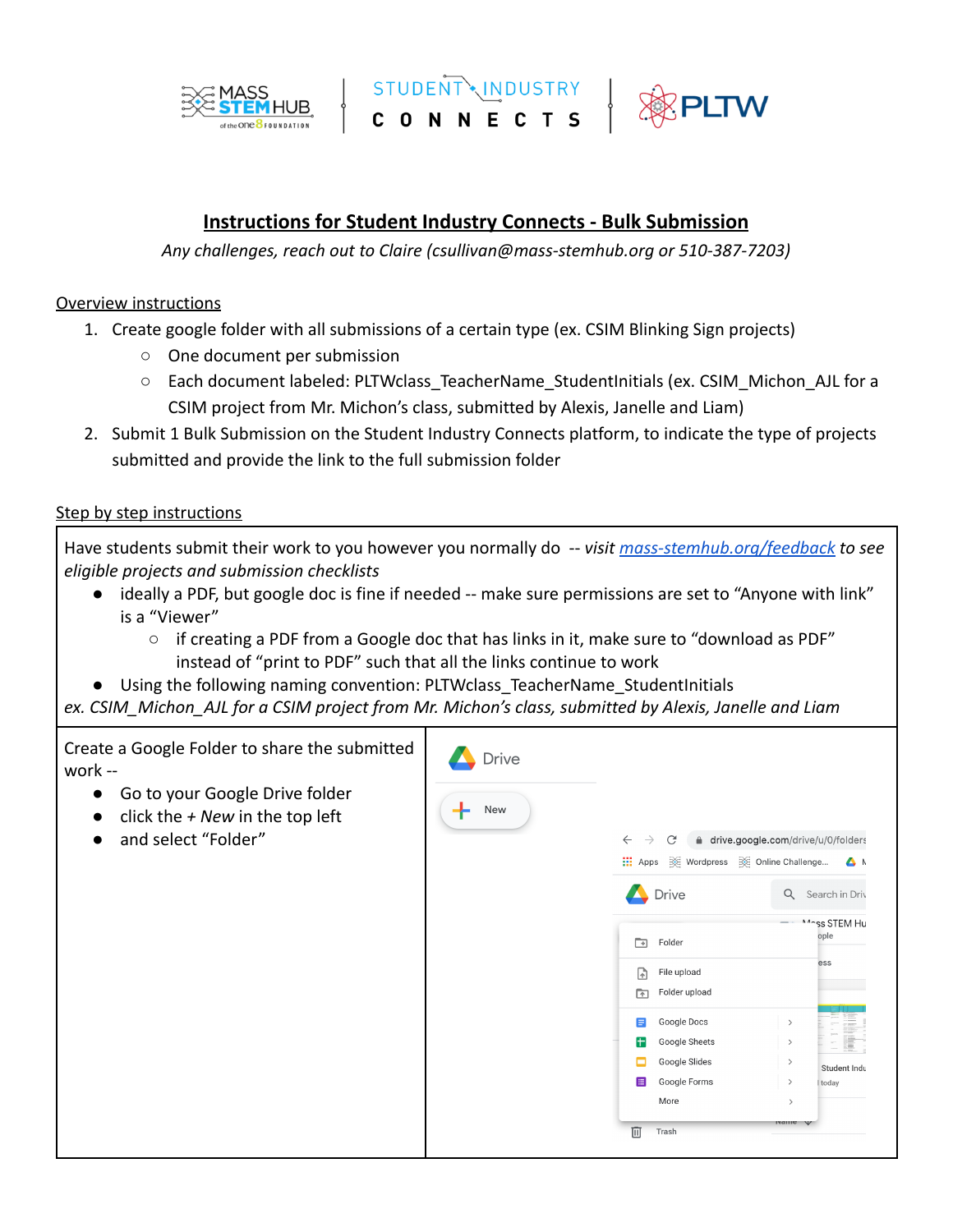

STUDENT MINDUSTRY

**PLTW** 

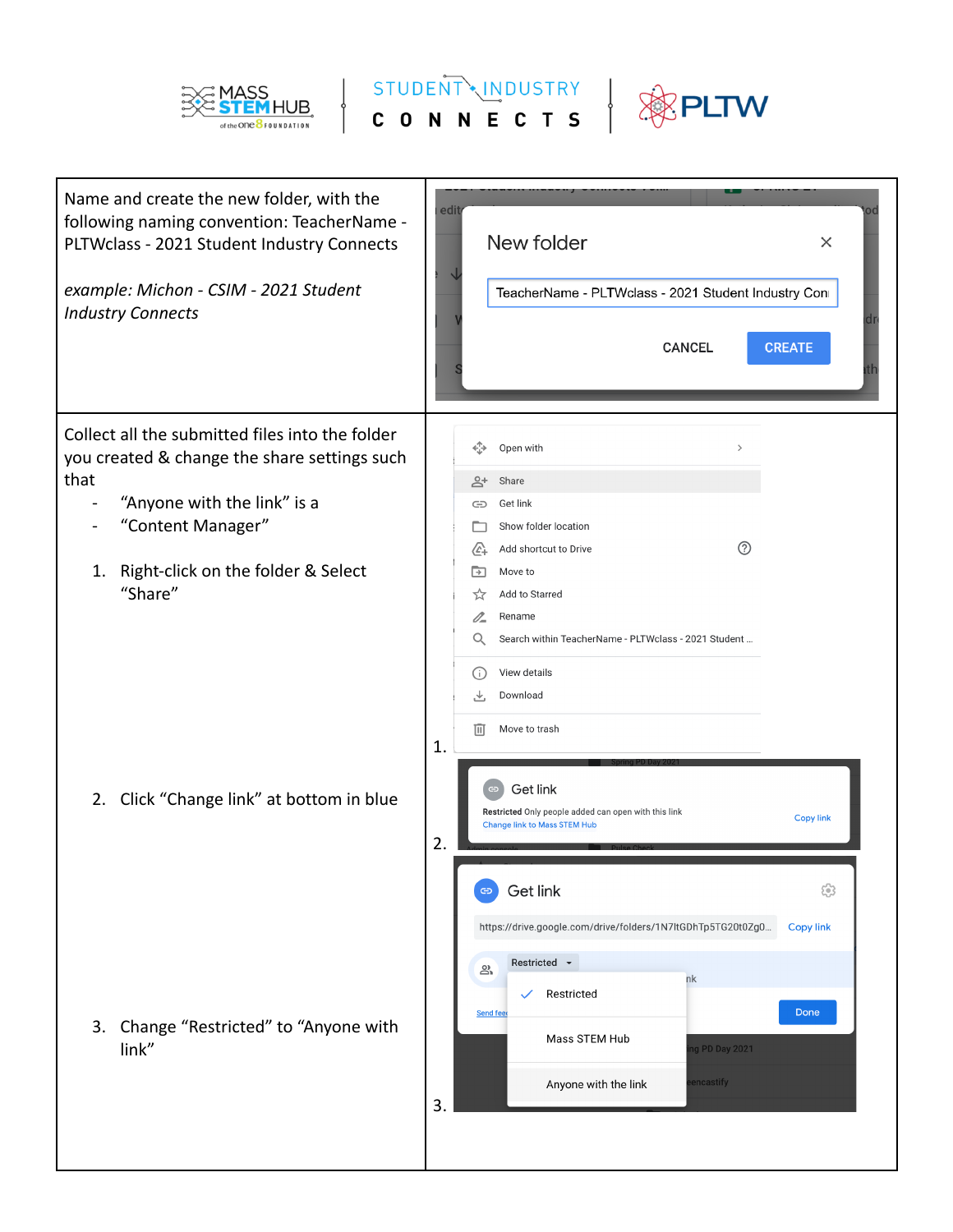

EXEMASS STUDENT MIDUSTRY & PLTW



| Change "Viewer" to "Editor"<br>4.                                                                                                                     | 4.<br>Share with people and groups<br>No one has been added yet<br>Get link<br>ස<br>$\oplus$<br>https://drive.google.com/drive/folders/10aYpaeJzRY80U1XaugnqEjMVZUT<br><b>Copy link</b><br>Anyone with the link *<br>$\bullet$<br>Editor $\sim$<br>Anyone on the internet with this link can edit (sign in required)<br>Viewer<br><b>Send feedback to Google</b><br>Commenter<br>1a What's a computer scientist<br>me<br>Editor                                                                                                                                                                                                                                                                                                                                                                                                                                                                                                                                               |
|-------------------------------------------------------------------------------------------------------------------------------------------------------|-------------------------------------------------------------------------------------------------------------------------------------------------------------------------------------------------------------------------------------------------------------------------------------------------------------------------------------------------------------------------------------------------------------------------------------------------------------------------------------------------------------------------------------------------------------------------------------------------------------------------------------------------------------------------------------------------------------------------------------------------------------------------------------------------------------------------------------------------------------------------------------------------------------------------------------------------------------------------------|
| Click the blue "Copy link" on the right<br>5.<br>to get the share link to the folder $\rightarrow$<br>paste this somewhere, you'll need it<br>shortly | 3c Flowcharting the Blink 35<br>me<br>Organize, add, and edit files<br>5.<br>Get link<br>803<br>https://drive.google.com/drive/folders/1KdatZm9jPxiRULIN5_dWB3rsi7dMj<br><b>Copy link</b><br>Anyone with the link $\rightarrow$<br>$\bullet$<br>Editor $\sim$<br>Anyone on the internet with this link can edit (sign in required)<br>Done<br><b>Send feedback to Google</b>                                                                                                                                                                                                                                                                                                                                                                                                                                                                                                                                                                                                  |
| Complete the "bulk submission" form to submit the whole folder of student work                                                                        |                                                                                                                                                                                                                                                                                                                                                                                                                                                                                                                                                                                                                                                                                                                                                                                                                                                                                                                                                                               |
| Go to:<br>https://mshindustrychallenges.secure-platfor<br>m.com/a/<br>Click: Subt on the top right                                                    | MASS <b>STEM</b> HUB<br>in<br>of the ONC $8$ FOUNDATION<br>Submit<br>Hom<br>My Account \<br>Thank you for participating in Mass STEM Hub Students-Industry Connects!<br><b>Welcome Claire Sullivan</b><br>$\overline{\odot}$ Home<br>STUDENT\INDUSTRY<br>My Submission<br><b>MHUB</b><br>All $(6)$<br><b>NEC</b><br>T S<br>$\Omega$<br>N<br>the ONC <b>BFOUNDATION</b><br>Incomplete (5)<br>Complete (1)<br>powered by<br>Expired (0)<br>nationalgrid BAE SYSTEMS<br>Archived (5)<br>My Judging Assignments<br>My Profile<br>Students and teachers - thank you for sharing your work with industry professionals!<br><b>PP</b> Change Password<br>Click on SUBMIT at the top to begin.<br>Admin Panel<br>U Log Out<br>Industry professionals - thank you for sharing your insight and experiences with STEM students!<br>Click on "My Judging Assignments" to review the projects you have been assigned.<br>Any questions, please email Claire at Mass STEM Hub for support. |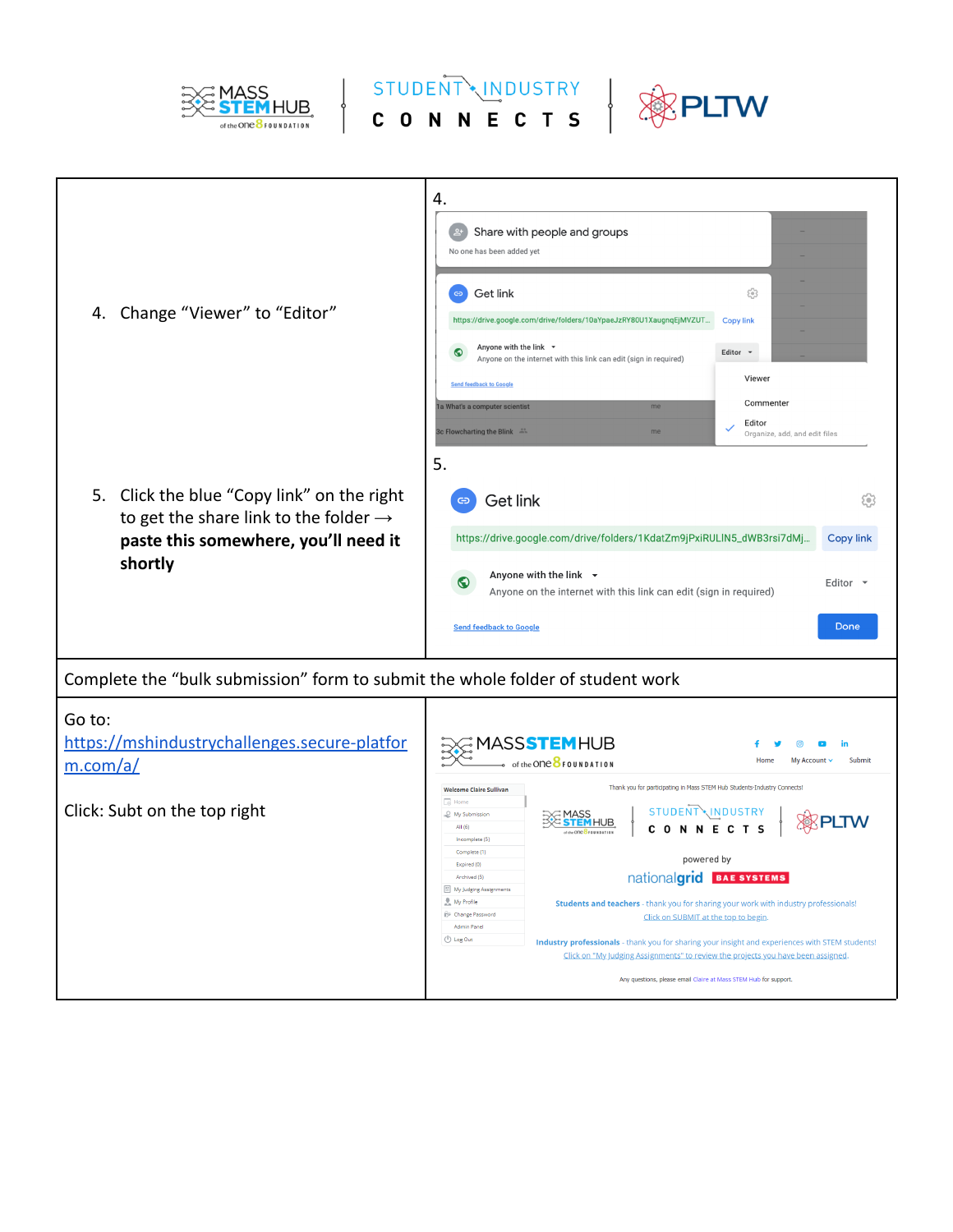





| Sign in with a previously made account or a<br>google account, or create a new account                                          | (2 MASS <b>STEM</b> HUB<br>of the ONC <b>OF DUNDATION</b><br>Login or Create an Account<br>HIGH SCHOOL STUDENTS over the age of 13 may create accounts and submit projects on behalf of their teams.<br>MIDDLE SCHOOL TEACHERS should create accounts and submit their students' projects.<br><b>Student Industry Connects Spring 2022</b><br>Login<br><b>Email Address *</b><br>Password *<br>lost password? | in<br>Submit<br>Home<br><b>My Account</b><br><b>Create a New Account</b><br><b>First Name</b><br>Last Name                                                                 |
|---------------------------------------------------------------------------------------------------------------------------------|---------------------------------------------------------------------------------------------------------------------------------------------------------------------------------------------------------------------------------------------------------------------------------------------------------------------------------------------------------------------------------------------------------------|----------------------------------------------------------------------------------------------------------------------------------------------------------------------------|
|                                                                                                                                 | $\Box$ remember me<br>Login                                                                                                                                                                                                                                                                                                                                                                                   | <b>Email Address</b>                                                                                                                                                       |
|                                                                                                                                 | Sign in with Facebo<br>Sian in with Go<br>Sign in with LinkedIr                                                                                                                                                                                                                                                                                                                                               | <b>School Name</b><br>EDUCATORS AND STUDENTS, select your school from the drop-down menu.<br>If it's not listed, select other and fill in below.<br>$\checkmark$<br>Select |
| Click: Click here to begin a new Submission                                                                                     | MASS <mark>STEM</mark> HUB<br>of the ONC $8$ FOUNDATION<br>Note: You have already started a Submission that is not yet complete.<br>Welcome Andreina Parisi-<br>Amon<br>Click here to review your past Submission(s)<br>$\Box$ Home<br>Click here to begin a new Submission<br>My Submission                                                                                                                  | Home<br>My Account v                                                                                                                                                       |
| Select: Middle School PLTW Projects - BULK<br><b>SUBMISSION</b><br>Then, click "Save and Next" button in<br>bottom-right corner | <b>Project Selection *</b><br><b>STUDENT</b><br><b>NINDUSTRY</b><br>Thank you for participating in Student Industry Connects! Please select the type of project you are submitting to industry<br>professionals for feedback.                                                                                                                                                                                 |                                                                                                                                                                            |
|                                                                                                                                 | (select)<br>(select)<br>Middle School PLTW Projects - BULK SUBMISSION<br>High School Biomedical Science PLTW Project<br>High School Computer Science PLTW Project<br>High School Engineering PLTW Project                                                                                                                                                                                                     | <b>Save and Next</b><br>Save                                                                                                                                               |